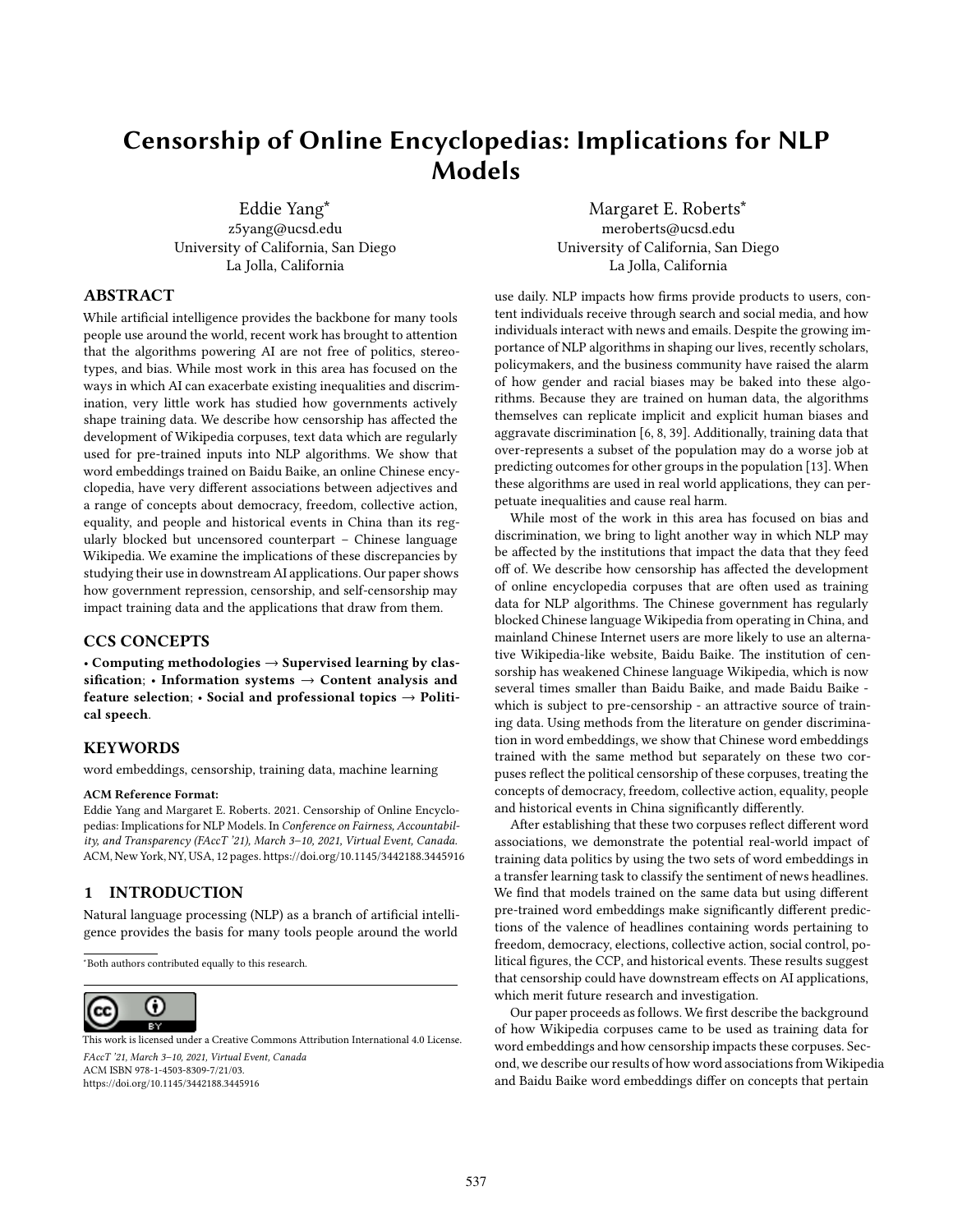to democracy, equality, freedom, collective action and historical people and events in China. Last, we show that these embeddings have downstream implications for AI models using a sentiment prediction task.

## **2 PRE-TRAINED WORD EMBEDDINGS AND WIKIPEDIA CORPUSES**

NLP algorithms rely on numerical representations of text as a basis for modeling the relationship between that text and an outcome. Many NLP algorithms use "word embeddings" to represent text, where each word in a corpus is represented as a k-dimensional vector that encodes the relationship between that word and other words through the distance between them in k-dimensional space. Words that frequently co-occur are closer in space. Popular algorithms such as Glove [\[30\]](#page-8-1) and Word2Vec[[24\]](#page-8-2) are used to estimate embeddings for any given corpus of text. The word embeddings are then used as numerical representations of input texts, which are then related through a statistical classifier to an outcome.

In comparison to other numerical representations of text, word embeddings are useful because they communicate the relationships between words. The bag-of-words representation of text, which represents each word as simply being included or not included in the text, does not encode the relationship between words – each word is equidistant from the other. Word embeddings, on the other hand, communicates to the model which words tend to co-occur, thus providing the model with information that words like "purse" and "handbag" as more likely substitutes than "purse" and "airplane".

Word embeddings are also useful because they can be pre-trained on large corpuses of text like Wikipedia or Common Crawl, and these pre-trained embeddings can then be used as an initial layer in applications that may have less training data. Pre-trained word embeddings have been shown to achieve higher accuracy faster[[31\]](#page-8-3). While training on large corpuses is expensive, companies and research groups have made available pre-trained word embeddings – typically on large corpuses like Wikipedia or Common Crawl – that can then be downloaded and used in any application in that language.<sup>[1](#page-1-0)</sup>

The motivation behind using pre-trained word embeddings is that they can reflect how words are commonly used in a particular language. Indeed, Spirling and Rodriguez [\[36](#page-8-4)] show that pretrained word embeddings do surprisingly well on a "Turing test" where human coders often cannot distinguish between close words produced by the embeddings and those produced by other humans. To this end, Wikipedia corpuses are commonly selected to train word embeddings because they are user-generated, open-source, cover a wide range of topics, and are very large.<sup>[2](#page-1-1)</sup>

At the same time as pre-trained embeddings have become popular for computer scientists in achieving better performance for NLP tasks, some scholars have pointed to potential harms these

embeddings could create by encoding existing biases into the representation. The primary concern is that embeddings replicate existing human biases and stereotypes in language and using them in downstream applications can perpetuate these biases (see Sun et al. [\[37](#page-8-5)] for a review). Caliskan et al. [\[8](#page-7-1)] show that word embeddings reflect human biases, in that associations of words in trained word embeddings mirror implicit association tests. Using simple analogies within word embeddings, Bolukbasi et al. [\[6\]](#page-7-0), Garg et al.[[14](#page-7-4)], and Manzini et al. [\[23\]](#page-8-6) show that word embeddings can encode racial and gender stereotypes. While these word associations can be of interest to social science researchers, they may cause harm if used in downstream tasks [\[3](#page-7-5), [29\]](#page-8-7).

More generally, research in machine learning has been criticized for not paying enough attention to the origin of training datasets and the social processes that generate them[[15\]](#page-7-6). Imbalances in the content of training data have been shown to create differential error rates across groups in areas ranging from computer vision to speech recognition[[40](#page-8-8), [41\]](#page-8-9). Some scholars have argued that training datasets should be representative of the population that the algorithm is applied to [\[35](#page-8-10)].

# **3 CENSORSHIP OF CHINESE LANGUAGE WIKIPEDIA AND IMPLICATIONS FOR CHINESE LANGAUGE NLP**

We consider another mechanism through which institutional and societal forces impact the corpuses that are used to train word embeddings: government censorship. While we use the example of online encyclopedias and word embeddings to make our point, its implications are much more general. Government censorship of social media, news, and websites directly affects large corpuses of text by blocking users' access, deleting individual messages, adding content through propaganda, or inducing self-censorship through intimidation and laws [\[11,](#page-7-7) [19](#page-7-8), [20,](#page-8-11) [22](#page-8-12), [25,](#page-8-13) [32](#page-8-14), [34](#page-8-15)].

While Wikipedia's global reach makes it an attractive corpus for training models in many different languages, Wikipedia has also been periodically censored by many governments, including Iran, China, Uzbekistan, and Turkey[[10](#page-7-9)]. China has had the most extensive and long-lasting censorship of Wikipedia. Chinese language Wikipedia has been blocked intermittently ever since it was first established in 2001. Since May 19, 2015, all of Chinese language Wikipedia has been blocked by the Great Firewall of China [\[27](#page-8-16), [44](#page-8-17)]. More recently, not just Chinese language Wikipedia, but all language versions of Wikipedia have been blocked from mainland China [\[2\]](#page-7-10).

Censorship has weakened Chinese language Wikipedia by decreasing the size of its audience. Pan and Roberts[[28](#page-8-18)] estimate that the block of Chinese language Wikipedia in 2015 decreased page views of the website by around 3 million views per day. Zhang and Zhu[[48](#page-8-19)] use the 2005 block of Wikipedia to show that the block decreased views of Chinese language Wikipedia, which in turn decreased user contributions to Wikipedia not only from blocked users in mainland China, but also from unblocked users what had fewer incentives to contribute after the block. While mainland Chinese Internet users can access Chinese language Wikipedia with a Virtual Private Network (VPN), evidence suggests that very few do [\[9](#page-7-11), [32\]](#page-8-14).

<span id="page-1-0"></span><sup>&</sup>lt;sup>1</sup>For example, Facebook's provides word embeddings in 294 languages trained on Wikipedia(<https://fasttext.cc/docs/en/pretrained-vectors.html> [[5\]](#page-7-3).

<span id="page-1-1"></span><sup>&</sup>lt;sup>2</sup>A Google Scholar search of "pre-trained word embeddings" and Wikipedia returns over 2,000 search results as of January 2021.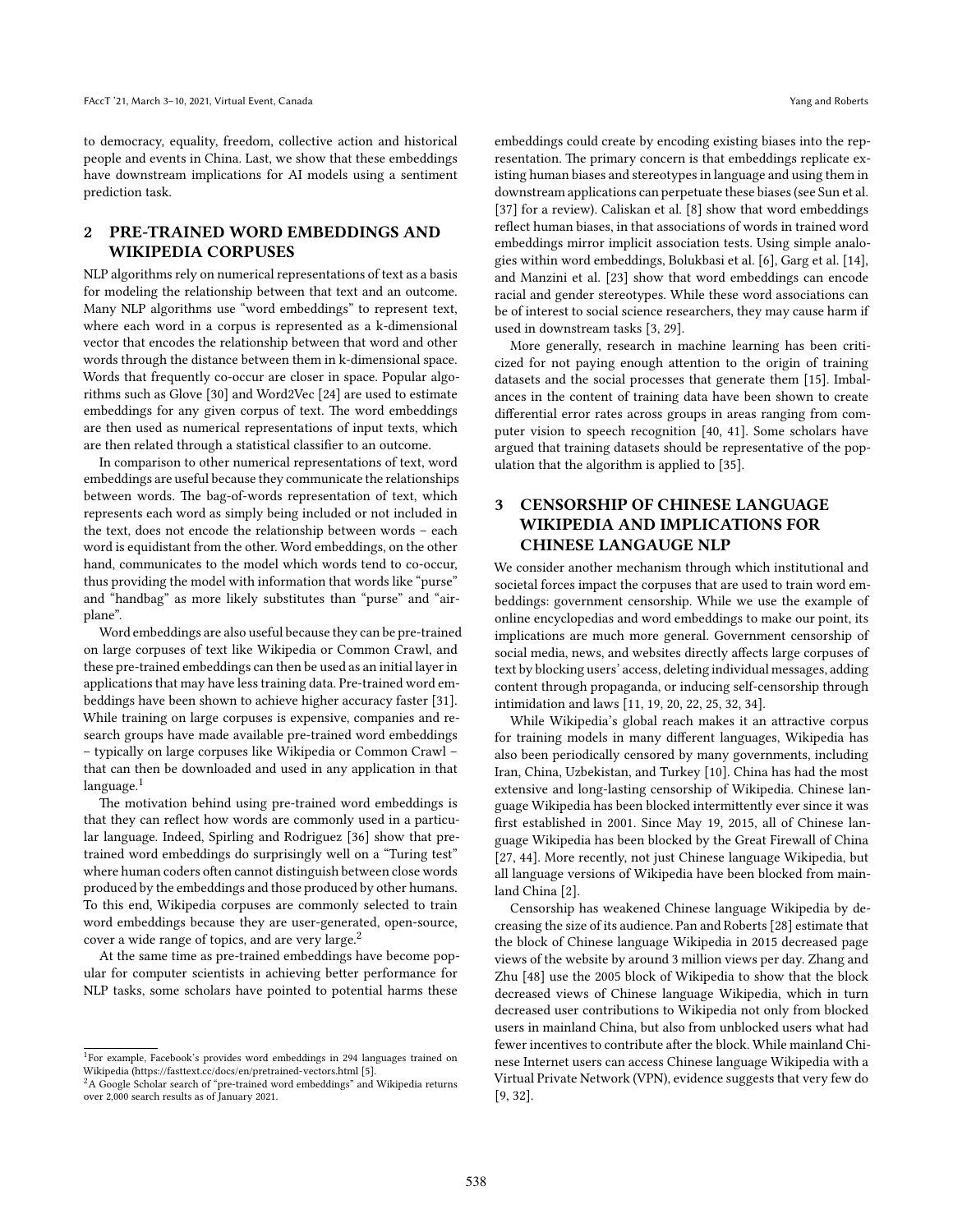Censorship of Chinese language Wikipedia has strengthened its unblocked substitute, Baidu Baike. A similar Wikipedia-like website, Baidu Baike as of 2019 boasted 16 million entries, 16 times larger than Chinese language Wikipedia [\[46\]](#page-8-20). Yet, as with all companies operating in China, Baidu Baike is subject to internal censorship that impacts whether and how certain entries are written. While edits to Chinese language Wikipedia pages are posted immediately, any edits to Baidu Baike pages go through pre-publication review. While editors of Wikipedia can be anonymous, editors of Baidu Baike must register their real names. Additional scrutiny is given to sensitive pages, such as national leaders, political figures, political information, and the military, where Baidu Baike regulations stipulate that only government media outlets such as *Xinhua* and *People's Daily* can be used as sources.[3](#page-2-0)

Pre-censorship of Baidu Baike affects the types of pages available on Baidu Baike and the way these pages are written. While it's impossible to know without an internal list the extent to which missing pages in Baidu Baike are a direct result of government censorship, a substantial list of historical events covered on Chinese language Wikipedia including "June 4th Incident" and "Democracy Wall" and well-known activists such as Chen Guangcheng and Wu'erkaixi have no Baidu Baike page[[26](#page-8-21)]. For example, when we attempted to create entries on Baidu Baike such as "June Fourth Movement" or "Wu'erkaixi," we were automatically returned an error.

Perhaps because of the size difference between the two corpuses, increasingly researchers developing cutting edge Chinese langauge NLP models are drawing on the Baidu Baike corpus [\[38,](#page-8-22) [43\]](#page-8-23). Baidu Baike word embeddings have been shown to perform better on certain tasks [\[21\]](#page-8-24). Here, we assess the downstream implications of this choice on the representation of democratic concepts, social control, and historical events and figures. First, we follow Caliskan et al. [\[8](#page-7-1)] to compare the distance between these concepts and a list of adjectives and sentiment words. Then, we show the downstream consequences of the choice of corpus on a predictive task of the sentiment of headlines.

# <span id="page-2-4"></span>**4 DISTANCE FROM DEMOCRACY: COMPARISON BETWEEN BAIDU BAIKE AND WIKIPEDIA EMBEDDINGS**

In this section, we consider the differences in word associations among word embeddings trained with Chinese language Wikipedia and Baidu Baike. We use word embeddings made available by Li etal.  $[21]$  $[21]$ <sup>[4](#page-2-1)</sup>. Li et al.  $[21]$  train 300-dimensional word embeddings on both Baidu Baike and Chinese language Wikipedia using the same algorithm, Word2Vec [\[24\]](#page-8-2). For a benchmark, we also compare these two sets of embeddings to embeddings trained on articles from the *People's Daily* from 1947-2016, the Chinese government's mouthpiece.<sup>[5](#page-2-2)</sup>

To evaluate word associations, we follow Caliskan et al. [\[8](#page-7-1)] and Rodman [\[33](#page-8-25)] to compare the distance between a set of target words and attribute words to establish their relationships in each embedding space. Figure 1 gives a simplified graphical representation of the evaluation procedure in a 2-dimensional space. In this simple example, we might be interested in the position of a target word – a concept we are interested in – relative to a positive attribute word and a negative attribute word. For example, we can evaluate whether democratic concepts are represented more positively or negatively by comparing the angle between the vector for the target word "Democracy" (in black) and a positive attribute word "Stability" as well as a negative attribute word "Chaos" (both in blue).

<span id="page-2-3"></span>

**Figure 1: Example of Word Embedding Comparison**

In Figure [1,](#page-2-3) "Democracy" in word embedding A has a more positive connotation than in word embedding B, because the relative position of the word "Democracy" in embedding A with respect to the positive attribute word "Stability" and the negative attribute word "Chaos" is closer to the positive attribute word than "Democracy" is in embedding B. To minimize the particularities of a single word and hence the variability of the result, we repeat this evaluation procedure across multiple target words representing the same concept (e.g. democracy) and compare them with multiple attribute words. In the next sections, we explain how we select target words, attribute words, how we pre-process the embedding space, and our results.

## **4.1 Identifying Target Words**

We begin by delineating the categories of interest. In general, there are two broad categories we are interested in: 1) democratic political concepts and ideas and 2) known targets of propaganda. Based on past work, we know entries that fall under these categories have been the target of content control on Baidu Baike[[26\]](#page-8-21).Additionally, the first category captures ideas that we think are normatively desirable but discouraged in China. The second category captures the extent that the embeddings are consistent with propaganda.

For the first category, we include

- (1) Democratic values, in particular freedom and equality of rights.
- (2) Procedures of democracy, in particular features pertaining to elections.
- (3) Channels for voicing preferences in the form of collective actions such as protests and petitions.

For the second category, we include

- (1) Social control, especially concepts related to repression and surveillance.
- (2) The Chinese Communist Party (CCP) and related features.

<span id="page-2-0"></span><sup>3</sup> See instructions at: [https://baike.baidu.com/item/%E7%99%BE%E5%BA%A6%E7%](https://baike.baidu.com/item/%E7%99%BE%E5%BA%A6%E7%99%BE%E7%A7%91%EF%BC%9A%E5%8F%82%E8%80%83%E8%B5%84%E6%96%99) [99%BE%E7%A7%91%EF%BC%9A%E5%8F%82%E8%80%83%E8%B5%84%E6%96%99.](https://baike.baidu.com/item/%E7%99%BE%E5%BA%A6%E7%99%BE%E7%A7%91%EF%BC%9A%E5%8F%82%E8%80%83%E8%B5%84%E6%96%99)  $^4$ <https://github.com/Embedding/Chinese-Word-Vectors>

<span id="page-2-2"></span><span id="page-2-1"></span><sup>5</sup>Also trained by Li et al. [\[21\]](#page-8-24) and made available at [https://github.com/Embedding/](https://github.com/Embedding/Chinese-Word-Vectors) [Chinese-Word-Vectors](https://github.com/Embedding/Chinese-Word-Vectors).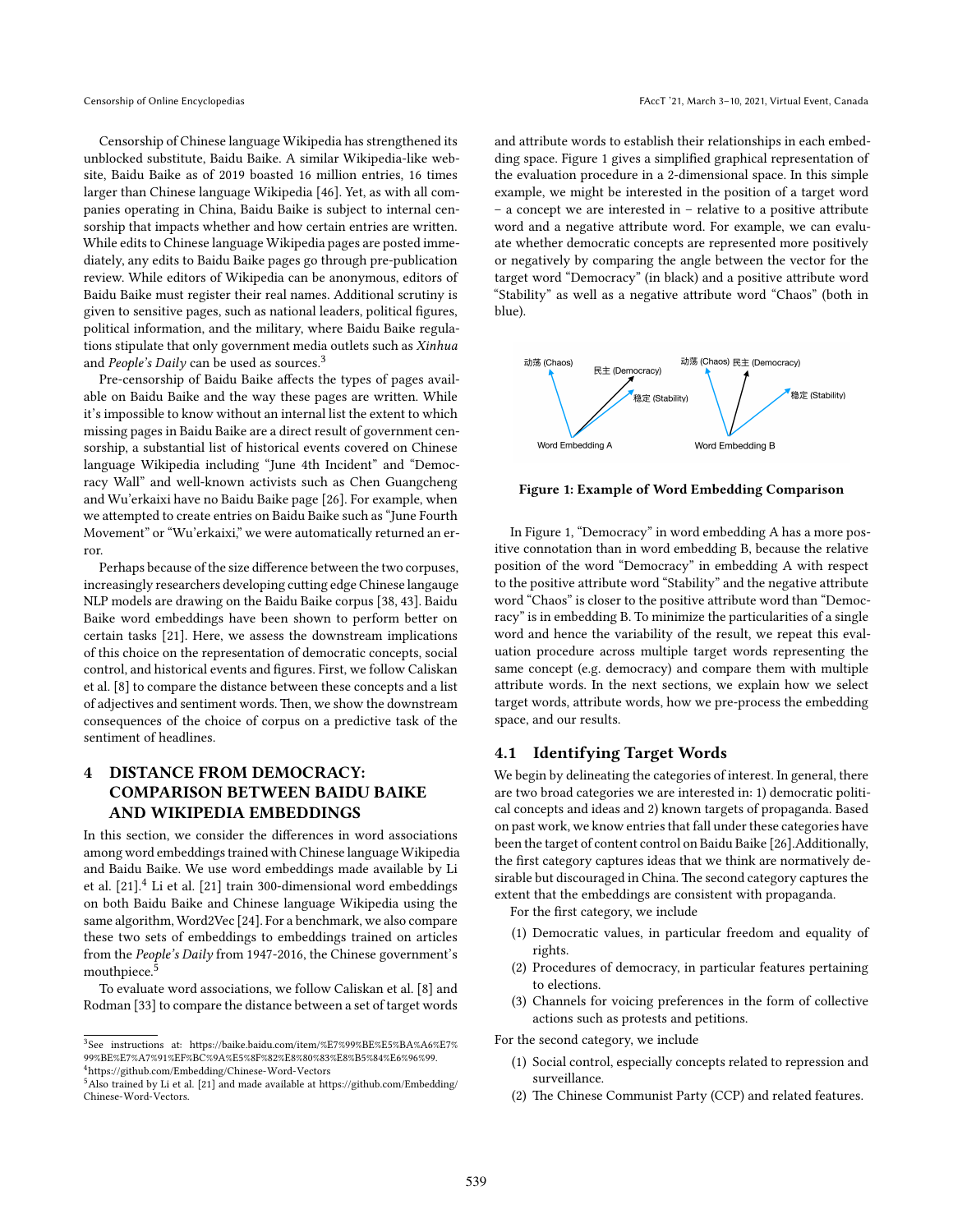- (3) Significant historical events in China that involved the CCP, such as the Cultural Revolution.
- (4) Important figures who are extolled by the CCP.
- (5) Figures who are denounced by the CCP, such as political dissenters.

For each of these categories, we do not want to select only one target word of interest, but rather a group of related words that all cover the same concept. We select a group of target words that "represent" this category as follows:

- (1) For categories other than historical events and negative figures, we first select a Chinese word that most closely repre-sents the category of interest.<sup>[6](#page-3-0)</sup> For example, for the category of procedures of democracy, the Chinese word "election" is selected.
- (2) We then calculate the cosine similarity of the representative word with all other words from the word embedding spaces (Wikipedia & Baidu Baike).
- (3) From each corpus, we select 50 words that are closest to the representative word (words with the highest cosine similarity).
- (4) Of the 100 words closest to the representative word for each category, we include all words that could be thought to be synonymous or a subset of the more general category. We drop those that are domain specific; for example, of the words for the category of procedures of democracy, we dropped the word "Japanese Diet", which is specific to the Japanese political system.
- (5) For categories on historical events and negative figures, we simply used the name of the person or of the historical event.
- (6) The full list of words for each category is presented in Appendix D.

We opt for the data-driven approach in (3) and (4) to select target words in order to limit researcher degree of freedom. Furthermore, the selection of representative words in (1) and the pruning of synonyms in (4) were done by three native Chinese speakers to ensure the selected words provide good coverage of how the categories of interest are discussed in the Chinese context.

#### **4.2 Selecting Attribute Words**

We use two strategies for selecting attribute words. First, we draw on the literature on propaganda in China to select a set of positive and negative words that would be consistent with what we know about CCP propaganda narratives. As scholars of propaganda have pointed out, the CCP has actively tried to promote the image of itself and China's political system as stable and prosperous, while characterizing Western democratic systems as chaotic and in economic decline[[1,](#page-7-12) [7,](#page-7-13) [47](#page-8-26)]. Therefore, for our first set of words, which we call "Propaganda Attributes Words," positive words include synonyms of stability and prosperity, while negative attribute words include synonyms of chaos, decline, and instability. The full list for the set of propaganda attribute words is presented in Appendix E.

For the second set of words, we are interested in whether the target words are more generally evaluated differently between the

two corpuses. To test this, we make use of a dictionary of evaluative words specifically designed for Chinese natural language processing [\[42\]](#page-8-27). The dictionary codes whether an evaluative word is positive, negative, or neutral. We follow the preprocessing instructions by Wang and Ku [\[42\]](#page-8-27) by dropping all neutral words and only using the list of positive and negative evaluative words. A sample of the set of evaluative words is presented in Appendix F. For subsequent discussions, we refer to this list of attribute words as the "Evaluative Attribute Words."

#### **4.3 Pre-processing Word Embedding Spaces**

There are two notable challenges when comparing different word embeddings. One, word embeddings produced by stochastic algorithms such as Word2Vec will embed words in non-aligned spaces defined by different basis vectors. This precludes naive comparison of word distances across distinct corpuses [\[17,](#page-7-14) [33](#page-8-25)]. If the centroids of the two word embeddings are different, then using cosine similarity (i.e. the cosine of the angle between two vectors) to compare word associations across different corpuses can yield uninterpretable result. Figure 2 presents a simplified example of this problem. One word embedding, by virtue of being further away from the origin, yields a smaller angle between the two vectors, even though the relative positions of the two vectors in the two word embeddings are the same.

To solve this problem, we standardize the basis vectors of each word embeddings by subtracting the means and dividing by the standard deviations of the basis vectors, so that each word embedding is centered around the origin with dimension length 1.



**Figure 2: Nonalignment between Two Word Embeddings**

Another problem is that word embeddings trained on different corpuses can have different vocabulary. This precludes us from comparing words that appear in one word embedding but are not present in the other word embedding. Because of this, we only keep the intersection of the vocabularies of word embeddings. As a result, six target words were dropped in the comparison between Wikipedia- and Baidu Baike-trained word embeddings and five target words were dropped in the comparison between Wikipediaand *People's Daily*-trained word embeddings.

<span id="page-3-0"></span> $6$ We asked three Chinese speakers to independently come up with the representative words and had them agree on a single word for each category. This step was done before analysis was performed.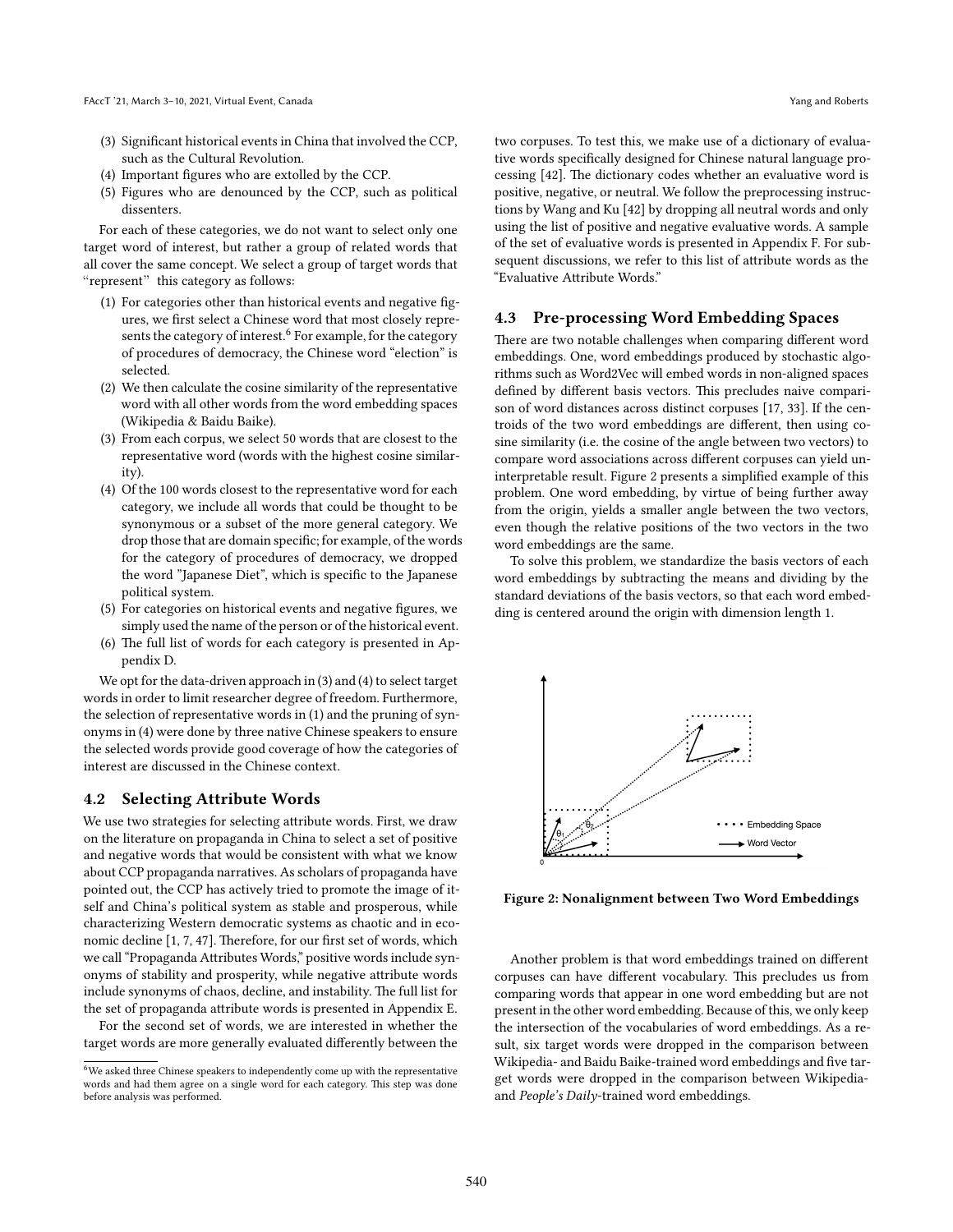### **4.4 Expectations**

We expect ideas that are normatively appealing but discouraged in China to be portrayed more negatively in Baidu Baike. We expect figures who are denounced by the CCP to be portrayed more negatively in Baidu Baike. On the other hand, we expect categories that are targets of positive propaganda to be portrayed more positively in Baidu Baike. Overall, we expect that censorship and curation of Baidu Baike will mean that the words we are interested in will be treated similarly in Baidu Baike and state media outlet *The People's Daily*. A summary of our theoretical expectations is presented in Table 1 below.

|  |  |  | <b>Table 1: Theoretical Expections</b> |
|--|--|--|----------------------------------------|
|--|--|--|----------------------------------------|

| Category                 | Sigi      |
|--------------------------|-----------|
| Freedom                  |           |
| Democracy                |           |
| Election                 |           |
| Collective Action        |           |
| <b>Negative Figures</b>  |           |
| Social Control           | $\div$    |
| Surveillance             | $\ddot{}$ |
| CCP                      | $\ddot{}$ |
| <b>Historical Events</b> | $\ddot{}$ |
| Positive Figures         | $\ddot{}$ |
|                          |           |

*Note:* Negative sign indicates Baidu Baike and *People's Daily* are less favorable than Wikipedia and positive sign indicates that Baidu Baike and *People's Daily* are more favorable than Wikipedia.

#### **4.5 Limitations**

Through this design, we test whether there are differences between word embeddings trained on Chinese language Wikipedia and those trained on Baidu Baike in topics where there is evidence of censorship on Baidu Baike. While we think the evidence we produce is suggestive that censorship impacts the placement of the word embeddings, we cannot isolate the effect of censorship outside of other differences that may exist between Baidu Baike and Chinese language Wikipedia. Isolating the effect of censorship is difficult in part because censorship's influence is pervasive, affecting the content not only through pre-publication review, but also likely through the propensity for individuals to become editors and the information that they have and are willing to contribute. This makes it very difficult to establish a counterfactual of what the content on Baidu Baike would have looked like without censorship. We believe Chinese language Wikipedia is the closest approximation to this counterfactual.

#### **4.6 Results**

Following Caliskan et al. [\[8\]](#page-7-1), we use a randomization test with onesided p-value to compare how words in each category are represented in Wikipedia, Baidu Baike and *People's Daily*.

Formally, let  $X_i$ ,  $i \in a$ ,  $b$  be the set of word vectors for the target words from embedding *a* and *b* respectively. Let  $A_i$ ,  $B_i$ ,  $i \in a$ , *b* 

**Table 2: Wikipedia vs. Baidu Baike**

|                          | Propaganda Attributes |         | <b>Evaluative Attributes</b> |         |  |
|--------------------------|-----------------------|---------|------------------------------|---------|--|
|                          | effect size           | p-value | effect size                  | p-value |  |
| Freedom                  | $-0.62$               | 0.01    | 0.06                         | 0.60    |  |
| Democracy                | $-0.50$               | 0.05    | $-0.56$                      | 0.03    |  |
| Election                 | $-0.27$               | 0.13    | $-0.33$                      | 0.05    |  |
| Collective Action        | $-0.66$               | 0.00    | $-0.09$                      | 0.34    |  |
| <b>Negative Figures</b>  | $-0.91$               | 0.00    | 0.50                         | 0.99    |  |
| Social Control           | 0.70                  | 0.04    | 0.68                         | 0.01    |  |
| Surveillance             | 0.09                  | 0.32    | 0.73                         | 0.00    |  |
| CCP                      | 1.05                  | 0.02    | 1.39                         | 0.00    |  |
| <b>Historical Events</b> | 0.14                  | 0.19    | 0.27                         | 0.01    |  |
| <b>Positive Figures</b>  | 0.59                  | 0.00    | 1.17                         | 0.00    |  |

be the two sets of word vectors for the attribute words, with  $A$  being the set of positive attributes and  $B$  being the set of negative attributes. Subscript  $i$  again denotes the embedding that the word vectors are from. Let  $\cos(\vec{p}, \vec{q})$  denote the cosine of the angle between vectors  $\vec{p}$  and  $\vec{q}$ . The test statistic is

$$
s_i(X, A, B) = \sum_{i \in a} s(x_i, A_i, B_i) - \sum_{i \in b} s(x_i, A_i, B_i)
$$

where

$$
s(t, A, B) = \text{mean}_{p \in A} \cos(\vec{t}, \vec{p}) - \text{mean}_{q \in B} \cos(\vec{t}, \vec{q})
$$

Let  $\Omega$  denotes the set of all possible randomization realizations of assignment of word vector x to embedding  $i \in \{a, b\}$ . The onesided p-value of the permutation test is

$$
Pr_i[s_{\omega \in \Omega}(X, A, B) > s_i(X, A, B)]
$$

We present the effect size of the difference in word associations across word embeddings, defined as

$$
\frac{\text{mean}_{i \in a} s(x_i, A_i, B_i) - \text{mean}_{i \in b} s(x_i, A_i, B_i)}{\text{std.dev}_i s(x_i, A_i, B_i)}
$$

Conventional cutoffs for small, medium, and large effect sizes are 0*.*2, 0*.*5, and 0*.*8, respectively.The comparisons between Wikipedia and Baidu Baike word embeddings and between Wikipedia and *People's Daily* word embeddings are presented in Table 2 and Table 3 respectively.

Across most categories and for both sets of attribute words, the differences in word embeddings are in line with our theoretical expectations. Table 2 indicates that for categories Freedom, Democracy, Election, Collective Action, and Negative Figures, word embeddings trained with Baidu Baike display a more negative connotation than embeddings trained with Wikipedia. For categories Social Control, Surveillance, CCP, and Historical Events, word embeddings trained with Baidu Baike display a more positive connotation than embeddings trained with Wikipedia. The effect sizes indicate substantial differences for target words that are related to democracy and those that are targets of propaganda. This is consistent across both set of attribute words and across the two comparisons. In Table 3 we show that the effect sizes when comparing Wikipedia and Baidu Baike are similar to comparing Wikipedia with the government publication *The People's Daily*.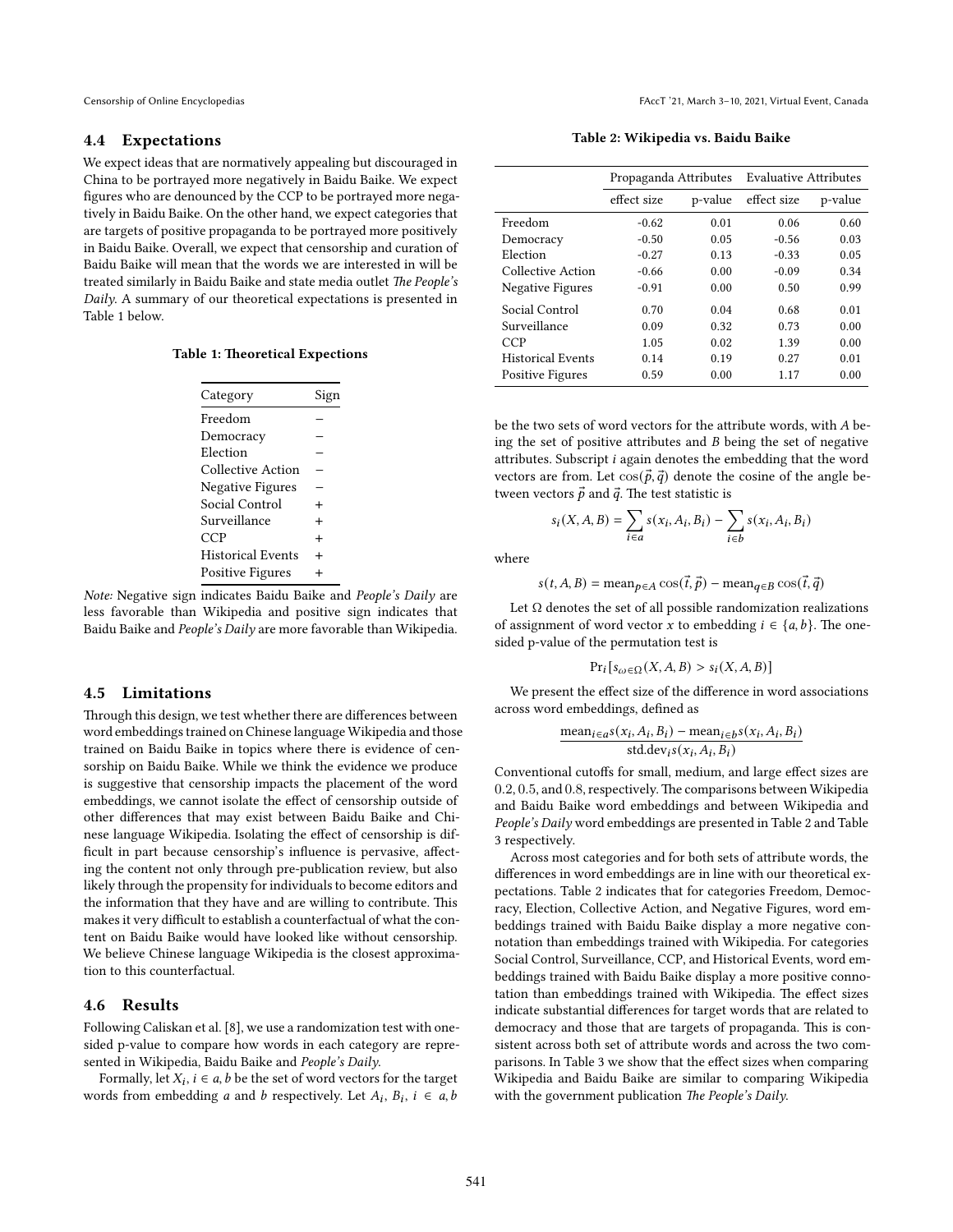**Table 3: Wikipedia vs.** *People's Daily*

|                          | Propaganda Attributes |         | <b>Evaluative Attributes</b> |         |  |
|--------------------------|-----------------------|---------|------------------------------|---------|--|
|                          | effect size           | p-value | effect size                  | p-value |  |
| Freedom                  | $-0.29$               | 0.11    | $-0.51$                      | 0.01    |  |
| Democracy                | $-0.40$               | 0.09    | $-0.97$                      | 0.00    |  |
| Election                 | $-0.43$               | 0.04    | $-0.91$                      | 0.00    |  |
| Collective Action        | $-0.81$               | 0.00    | $-0.10$                      | 0.34    |  |
| <b>Negative Figures</b>  | 0.44                  | 0.91    | $-0.06$                      | 0.41    |  |
| Social Control           | 0.82                  | 0.01    | 0.58                         | 0.03    |  |
| Surveillance             | 0.31                  | 0.06    | 0.84                         | 0.00    |  |
| CCP                      | 1.39                  | 0.00    | 1.22                         | 0.00    |  |
| <b>Historical Events</b> | 0.29                  | 0.08    | 0.22                         | 0.04    |  |
| <b>Positive Figures</b>  | 1.51                  | 0.00    | 1.29                         | 0.00    |  |

While most categories accord with our expectations, one in particular deserves further explanation. Negative figures, including activists and dissidents who the CCP denounces, are only more significantly associated with negative words on Baidu Baike and *People's Daily* in one instance and even have a positive effect size comparing Baidu Baike to Wikipedia in Table 2. It is likely that because of censorship there is very little information about these figures in the Baidu Baike and *People's Daily* corpuses, so their word embeddings do not show strong relationships with the attribute words. To examine this, we used Google Search to count the number of pages on Chinese language Wikipedia and Baidu Baike that link to each negative figure. Out of 18 negative figures, Chinese language Wikipedia has more page links to two thirds of them, even though Chinese language Wikipedia is 16 times smaller. Therefore, the uncertainty around the result we have for negative figures may be a result of lack of information about these individuals in Baidu Baike.

## **5 APPLICATION: SENTIMENT ANALYSIS OF NEWS HEADLINES**

In this section, we demonstrate that the differences we detected in word embeddings have tangible effect on downstream machine learning tasks. To do this, we make use of the pre-trained word embeddings on each of the different corpuses as inputs in a larger machine learning model that automatically labels the sentiment polarity of news headlines. We chose the automated classification of news headlines because machine learning based on news headlines is used in recommendation systems for social media news feeds and news aggregators, as well as for analysts using automated classification of news to make stock price and economic pre-dictions.<sup>[7](#page-5-0)</sup> We show that using the pre-trained word embeddings from Baidu Baike and Chinese language Wikipedia with identical training data produces sentiment predictions for news headlines that differ systematically across our categories of interest.

### **5.1 Data and Method**

We imagine a scenario where the task is to label the sentiment of news headlines where the model is trained on a large, general sample of news headlines. We then examine the performance of this model on an oversample of headlines that include our target words. This allows us to evaluate how a general news sentiment classifier performs on words that are politically valanced in China, varying the origin of the pre-trained embeddings, but holding constant the sentiment labels in the training and test sets.

For the training set, we randomly select 5,000 headlines from the TNEWS dataset.The TNEWS dataset contains 73,360 Chinese news headlines of various categories.<sup>[8](#page-5-1)</sup> It is part of the Chinese Language Understanding Evaluation (CLUE) Benchmark and is widely used as the training data for Chinese news classification models. For each of the randomly selected 5,000 headlines, we label each news headline as positive, negative, or neutral in line with the general sentiment of the headline. For our training set from the TNEWS dataset, we have 1,861 headlines with positive sentiment, 781 with negative sentiment, and 2,342 with neutral sentiment.<sup>[9](#page-5-2)</sup>

For the test set, we collect Chinese news headlines that contain any of our target words from Google News. For each of the target words, we collect up to 100 news headlines. Because some target words yield only a handful of news headlines, we collected 12,669 news headlines in total, out of 182 target words. Data collection was done in July and August of 2020. Using the exact same coding scheme as the training set, we label these headlines as positive, negative, or neutral. The test set contains 5,291 headlines with positive sentiment, 3,913 with negative sentiment, and 3,424 with neutral sentiment.<sup>[10](#page-5-3)</sup>

We preprocess the news headlines by removing punctuation, numbers, special characters, the names of the news agency (if they appear on the headline), and duplicated headlines. To convert the news headlines into input for machine learning models, we first use a Chinese word segmentation tool to segment each news headline into a sequence of words. We then look up the word embedding for each word in the sequence. Following a conventional approach, we take the average of the pre-trained word embeddings of the words in a given news headline to represent each headline. Any word that does not have a corresponding word embedding in the Word2Vec models is dropped. This leaves us with three different representations of the headlines: one for Baidu Baike, one for Chinese language Wikipedia, and one for the *People's Daily*.

With each of these three different representations of the text based on different pre-trained embeddings, we train three machine learning models – Naive Bayes (NB), support vector machines (SVM) and TextCNN [\[18](#page-7-15)]. For each model, we use identical training labels, from the TNEWS dataset.<sup>[11](#page-5-4)</sup> This yields a total of nine models, with three for each pre-trained word embeddings. Each trained model is then used to predict sentiment labels on the test set. Because of the

<span id="page-5-0"></span><sup>7</sup> For example, EquBot [https://equbot.com/.](https://equbot.com/)

<span id="page-5-1"></span><sup>8</sup> For more details about the TNEWS dataset, see Appendix.

<span id="page-5-2"></span><sup>&</sup>lt;sup>9</sup>16 duplicated news headlines are dropped, resulting in 4,984 headlines in total.

<span id="page-5-4"></span><span id="page-5-3"></span> $^{10}41$  duplicated news headlines are dropped, resulting in 12,628 headlines in total. <sup>11</sup>Because headlines with neutral labels are more noisy and given the difficulty of training a three-class classifier with limited training data, we report results in the main text based on models that are trained with only positive and negative headlines.

We report results with neutral headlines included in the Appendix. Our substantive conclusions are largely intact.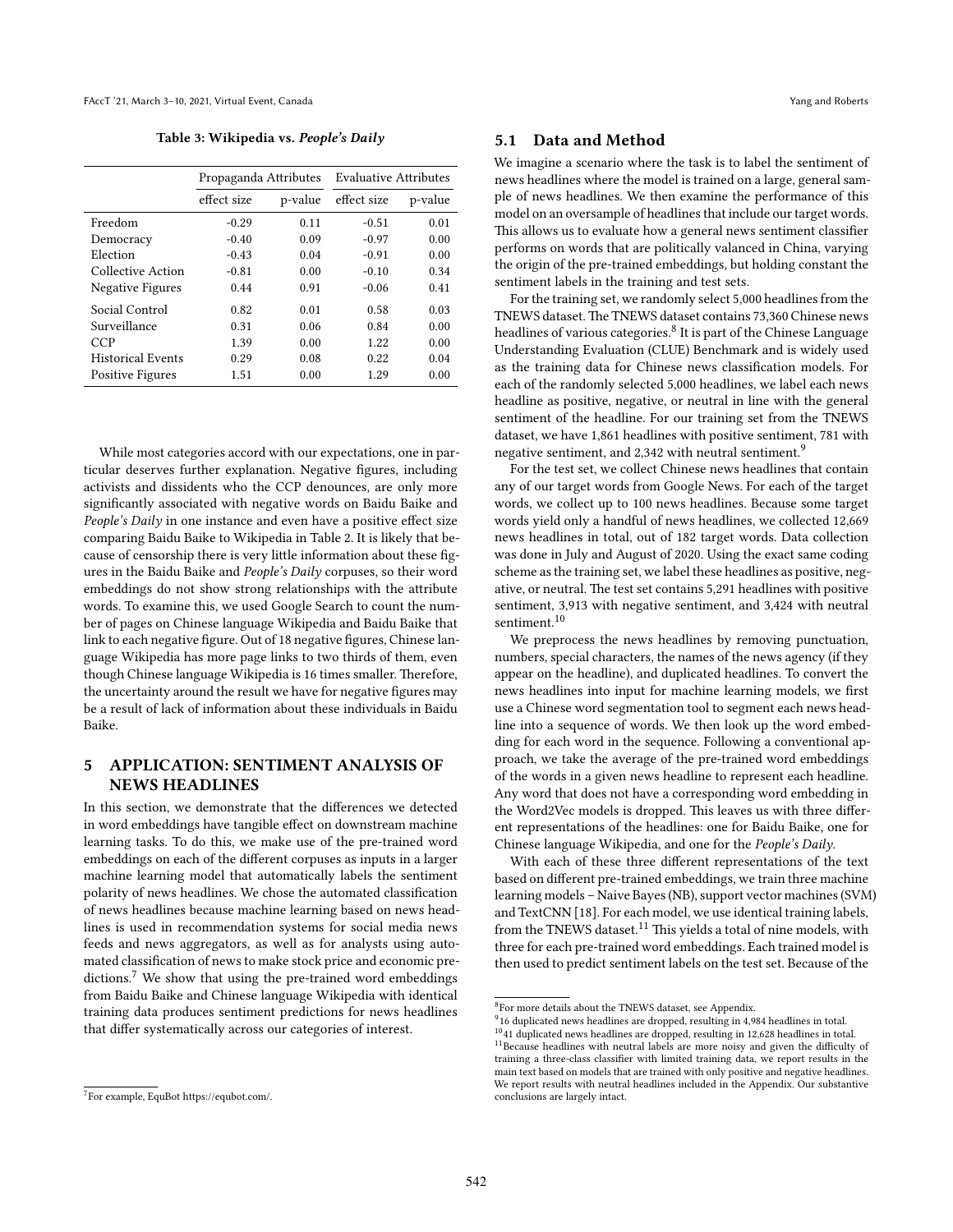stochastic nature of TextCNN, the TextCNN results are averaged over 10 runs for each model.

We compare different trained models of the same architecture (NB, SVM, or TextCNN) by looking at the mis-classifications for each category of target words. Intuitively, a model that is pre-disposed to associate more positive words with a certain category of headlines will have more false-positives (e.g. negative headlines misclassified as positive), whereas a model that is pre-disposed to associate more negative words with a certain category of headlines will have more false-negatives (e.g. positive headlines mis-classified as negative).

Because the overall mis-classification rate may differ for headlines of different target words, we use a linear mixed effects model to compare the different embeddings, allowing headlines of different target words to have different intercepts. More formally, let  $L_{ij}$  be a list of N human-labeled sentiment scores for headlines containing target word *i* in category *j*. Let  $\hat{L}^a_{ij}$  and  $\hat{L}^b_{ij}$  be the predicted sentiment scores from model  $a$  and  $b$  for the same headlines. We estimate the linear mixed effects model for each category  $j$  of news headlines by

<span id="page-6-2"></span>
$$
y_j = \alpha_{ij} + X_j \beta_j + \epsilon_j \tag{1}
$$

where the outcome variable  $y_j$  is a  $2N \times 1$  vector of difference in classifications against human labels,  $\left(\begin{matrix} \hat{L}^a_j - L_j \\ \hat{r}_b \end{matrix}\right)$  $\hat{L}_j^b$ – $L_j$ ).  $\alpha_{ij}$  is a  $2N \times 1$ vector of random intercepts corresponding to headlines of each target word *i* in category  $j$ .  $X_j$  is an indicator variable for model  $a$ (as opposed to  $b$ ) and  $\beta_j$  is the coefficient of interest.

#### **5.2 Results**

Before turning to the results of the impact of pre-trained embeddings on the predicted classifications of the model, we report the overall accuracy of each of the models on the test set in Table [4](#page-6-0). Overall, TextCNN performs the best out of the three models. However, within models no set of pre-trained word embeddings performs better than the other – they all perform quite similarly.

|  |  | Table 4: Model Accuracy in Test Set |  |  |  |
|--|--|-------------------------------------|--|--|--|
|--|--|-------------------------------------|--|--|--|

<span id="page-6-0"></span>

|                    | Model       | Accuracy |
|--------------------|-------------|----------|
| <b>Naive Bayes</b> |             |          |
|                    | Baidu Baike | 76.83    |
|                    | Wikipedia   | 76.29    |
| <b>SVM</b>         |             |          |
|                    | Baidu Baike | 77.12    |
|                    | Wikipedia   | 76.68    |
| <b>TextCNN</b>     |             |          |
|                    | Baidu Baike | 82.84    |
|                    | Wikipedia   | 81.60    |

Even though the selection of pre-trained embeddings does not seem to impact overall accuracy, the pre-trained embeddings do influence the false positive and false negative rates of different categories of headlines. In Table [5](#page-6-1) we show the comparison of Baidu

Baike and Wikipedia, where Baidu Baike is model  $a$  and Wikipedia is model b. This means  $X_i$  from Equation [1](#page-6-2) is 1 for category *j* if the model were trained with Baidu Baike word embeddings and 0 for Wikipedia. A negative coefficient indicates that on average Baidu Baike rates this category more negatively than Wikipedia. A positive coefficient indicates that on average Baidu Baike rates this category as more positive than Wikipedia.

**Table 5: Baidu Baike vs. Wikipedia**

<span id="page-6-1"></span>

|                          | Naive Bayes |         |          | <b>SVM</b> |          | <b>TextCNN</b> |  |
|--------------------------|-------------|---------|----------|------------|----------|----------------|--|
|                          | estimate    | p-value | estimate | p-value    | estimate | p-value        |  |
| Freedom                  | $-0.13$     | 0.00    | $-0.06$  | 0.00       | $-0.04$  | 0.04           |  |
| Democracy                | $-0.08$     | 0.00    | $-0.05$  | 0.04       | $-0.04$  | 0.06           |  |
| Election                 | $-0.11$     | 0.00    | $-0.06$  | 0.03       | $-0.02$  | 0.48           |  |
| Collective Action        | $-0.13$     | 0.00    | $-0.07$  | 0.00       | $-0.05$  | 0.01           |  |
| Negative Figures         | $-0.04$     | 0.03    | 0.00     | 0.96       | $-0.01$  | 0.54           |  |
| Social Control           | 0.03        | 0.12    | 0.00     | 0.93       | 0.03     | 0.13           |  |
| Surveillance             | $-0.01$     | 0.68    | $-0.01$  | 0.80       | 0.00     | 0.91           |  |
| <b>CCP</b>               | 0.03        | 0.21    | 0.01     | 0.65       | 0.03     | 0.05           |  |
| <b>Historical Events</b> | $-0.04$     | 0.04    | 0.01     | 0.75       | $-0.02$  | 0.26           |  |
| <b>Positive Figures</b>  | 0.06        | 0.00    | 0.06     | 0.00       | 0.06     | 0.00           |  |

The results are largely consistent with what we found in Section [4](#page-2-4). Overwhelmingly, Wikipedia predicts headlines that contain target words in the categories of freedom, democracy, election, and collective action to be more positive. In contrast, Baidu Baike predicts headlines that contain target words of figures that the CCP views positively to be more positive. The exceptions to our expectations are the categories of social control, surveillance, CCP, and historical events, where we cannot reject the null of no difference between the two corpuses, although they do not go against our expectations. We find similar results for the comparison between *People's Daily* and Chinese language Wikipedia, in Table [6](#page-6-3).

**Table 6:** *People's Daily* **vs. Wikipedia**

<span id="page-6-3"></span>

|                          | Naive Bayes |         |          | <b>SVM</b> |          | TextCNN |  |
|--------------------------|-------------|---------|----------|------------|----------|---------|--|
|                          | estimate    | p-value | estimate | p-value    | estimate | p-value |  |
| Freedom                  | $-0.22$     | 0.00    | $-0.08$  | 0.00       | $-0.12$  | 0.00    |  |
| Democracy                | $-0.14$     | 0.00    | $-0.06$  | 0.02       | $-0.07$  | 0.00    |  |
| Election                 | $-0.13$     | 0.00    | $-0.01$  | 0.62       | $-0.04$  | 0.12    |  |
| Collective Action        | $-0.19$     | 0.00    | $-0.05$  | 0.05       | $-0.06$  | 0.00    |  |
| Negative Figures         | 0.01        | 0.78    | 0.01     | 0.72       | $-0.05$  | 0.01    |  |
| Social Control           | 0.05        | 0.00    | 0.01     | 0.66       | 0.01     | 0.63    |  |
| Surveillance             | $-0.04$     | 0.11    | $-0.02$  | 0.34       | $-0.03$  | 0.22    |  |
| CCP                      | 0.07        | 0.00    | 0.00     | 0.82       | 0.02     | 0.24    |  |
| <b>Historical Events</b> | $-0.01$     | 0.77    | 0.02     | 0.29       | $-0.01$  | 0.44    |  |
| <b>Positive Figures</b>  | 0.13        | 0.00    | 0.04     | 0.00       | 0.06     | 0.00    |  |

To provide intuition, Figure [3](#page-7-16) shows examples of headlines labeled differently between model trained with Baidu Baike pre-trained embeddings and model trained with Chinese language Wikipedia in our test set. The model trained with Baidu Baike pre-trained word embedding labeled "Tsai Ing-wen: Hope Hong Kong Can Enjoy Democracy as Taiwan Does" as negative, while Wikipedia and humans labeled this headline as positive. The difference in these predictions do not stem from the training data – which is the same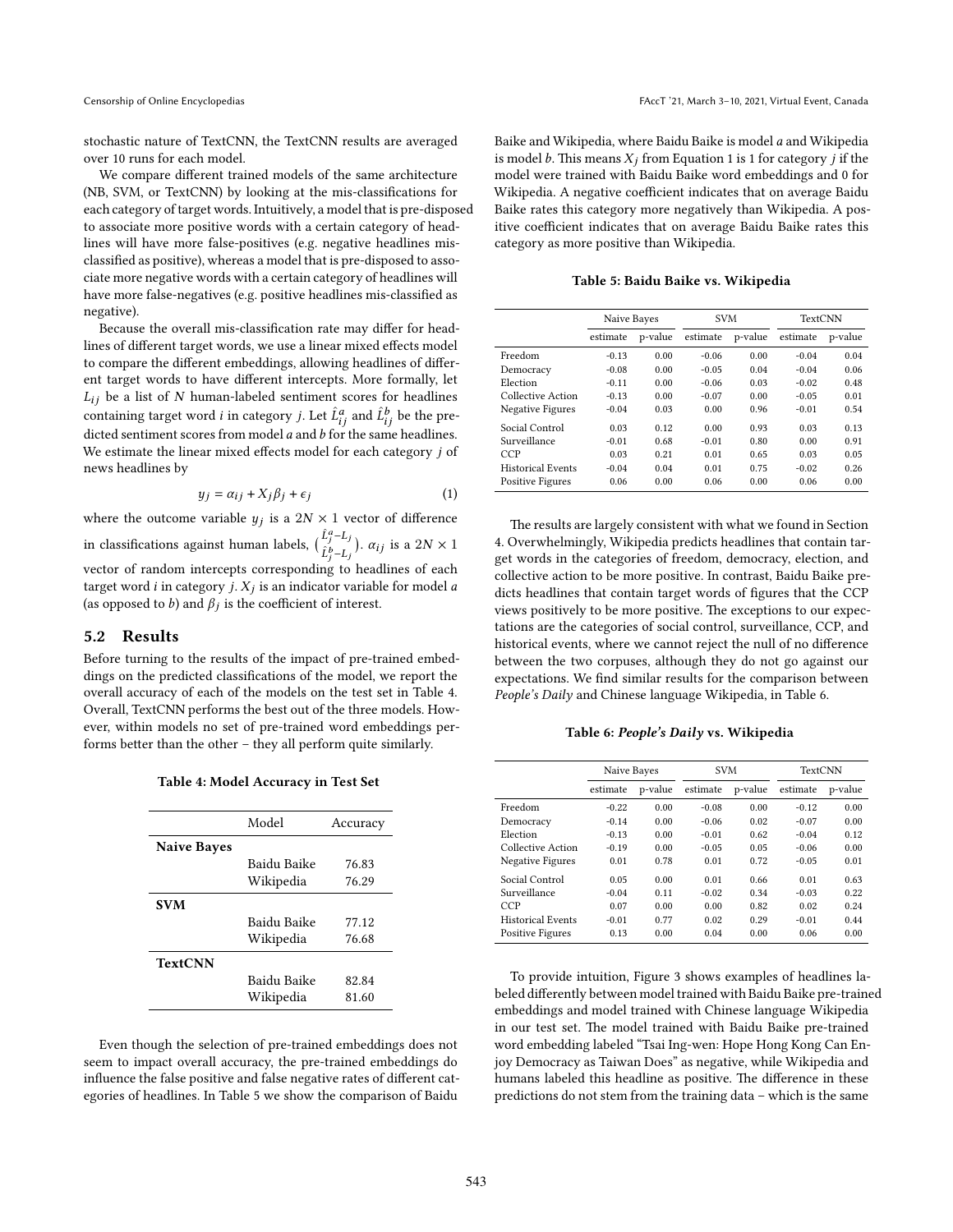– or the model – which is the same. Instead, the associations made within the pre-trained word embeddings drive these differences.

<span id="page-7-16"></span>Example 1: 蔡英文: 盼台湾享有的民主自由香港也可以有 Tsai Ing-wen: Hope Hong Kong Can Enjoy Democracy as Taiwan Does Baidu Baike Label: - Wikipedia Label: + Human Label: + Example 2: 封杀文化席卷欧美 自由反被自由误? Cancel Culture Spreading through the Western World, Is It the Fault of Freedom?

Baidu Baike Label: - Wikipedia Label: + Human Label: -

Example 3: 共产暴政录: 抗美援朝真相 Communist Tyranny: The Truth about Chinese Involvement in the Korean War

Baidu Baike Label: + Wikipedia Label: - Human Label: -

Example 4: 香港《国安法》:中国驻港部队司令强硬表态维稳 Hong Kong Security Law: PLA Hong Kong Garrison Commander Takes Tough Stance in Support of Stability Maintenance Baidu Baike Label: + Wikipedia Label: - Human Label: -

### **Figure 3: Examples of Headlines Labeled Differently By Naive Bayes Models Trained with Baidu Baike and Wikipedia**

## **6 CONCLUSION**

The extensive use of censorship in China means that the Chinese government is in the dominant position to shape the political content of large Chinese language corpuses. Even though corpuses like Chinese language Wikipedia exist outside of the Great Firewall, they are significantly weakened by censorship, as shown by the smaller size of Chinese language Wikipedia in comparison to Baidu Baike. While more work would need to be done to understand how these discrepancies affects users of any particular application, we showed in this paper that political differences reflective of censorship exist between two of the corpuses commonly used to train Chinese language NLP. While our work focuses on word embeddings, the discrepancies we uncovered likely affect other pretrained NLP models as well, such as BERT [\[12\]](#page-7-17) and ERNIE[[38\]](#page-8-22). Furthermore, these political differences present a pathway through which political censorship can have downstream effects on applications that may not themselves be political but that rely on NLP, from predictive text and article recommendation systems to social media news feeds and algorithms that flag disinformation.

The literature in computer science has taken on the problem of bias in training data by looking for ways to de-bias it – for example, through data augmentation[[49](#page-8-28)], de-biasing word embeddings [[6](#page-7-0)], and adversarial learning  $[45]$ .<sup>[12](#page-7-18)</sup> However, it is unclear how to think about de-biasing attitudes toward democracy, freedom, surveillance, and social control. What does unbiased look like in

these circumstances, and how would one test it? The only way we can think about an unbiased training set in this circumstance is one where certain ideas are not automatically precluded from being included in any given corpus. But knowing what perspectives have been omitted is difficult to determine and correct after the fact.

## **ACKNOWLEDGMENTS**

This work is partially supported by the National Science Foundation under Grant No.: ~ 0001738411. Thanks to Guanwei Hu, Yucong Li, and Zoey Jialu Xu for their excellent research assistance. We thank Michelle Torres, Allan Dafoe, and Jeffrey Ding for their helpful comments on this work.

#### **REFERENCES**

- <span id="page-7-12"></span>[1] 2016. No News is Bad News. *The Economist* (2016). [https://www.economist.](https://www.economist.com/china/2016/02/04/no-news-is-bad-news) [com/china/2016/02/04/no-news-is-bad-news](https://www.economist.com/china/2016/02/04/no-news-is-bad-news)
- <span id="page-7-10"></span>[2] 2019. Wikipedia blocked in China in All Languages. *BBC News* (2019). [https:](https://www.bbc.com/news/technology-48269608) [//www.bbc.com/news/technology-48269608](https://www.bbc.com/news/technology-48269608)
- <span id="page-7-5"></span>[3] Solon Barocas and Andrew D Selbst. 2016. Big data's disparate impact. *Calif. L. Rev.* 104 (2016), 671.
- <span id="page-7-19"></span>[4] Su Lin Blodgett, Solon Barocas, Hal Daumé III, and Hanna Wallach. 2020. Language (Technology) is Power: A Critical Survey of "Bias" in NLP. *arXiv preprint arXiv:2005.14050* (2020).
- <span id="page-7-3"></span>[5] Piotr Bojanowski, Edouard Grave, Armand Joulin, and Tomas Mikolov. 2017. Enriching Word Vectors with Subword Information. *Transactions of the Association for Computational Linguistics* 5 (2017), 135–146.
- <span id="page-7-0"></span>[6] Tolga Bolukbasi, Kai-Wei Chang, James Y Zou, Venkatesh Saligrama, and Adam T Kalai. 2016. Man is to computer programmer as woman is to homemaker? debiasing word embeddings. In *Advances in neural information processing systems*. 4349–4357.
- <span id="page-7-13"></span>[7] Anne-Marie Brady. 2015. Authoritarianism Goes Global (II): China's Foreign Propaganda Machine. *Journal of Democracy* 26, 4 (2015), 51–59.
- <span id="page-7-1"></span>[8] Aylin Caliskan, Joanna J Bryson, and Arvind Narayanan. 2017. Semantics derived automatically from language corpora contain human-like biases. *Science* 356, 6334 (2017), 183–186.
- <span id="page-7-11"></span>[9] Yuyu Chen and David Y. Yang. 2019. The Impact of Media Censorship: 1984 or Brave New World? *American Economic Review* 109, 6 (2019).
- <span id="page-7-9"></span>[10] Justin Clark, Robert Faris, and Rebekah Heacock Jones. 2017. Analyzing Accessibility of Wikipedia Projects Around the World. *Berkman Klein Center Research Publication* 2017-4 (2017).
- <span id="page-7-7"></span>[11] Ronald Deibert, John Palfrey, Rafal Rohozinski, Jonathan Zittrain, and Janice Gross Stein. 2008. *Access Denied: The Practice and Policy of Global Internet Filtering*. MIT Press, Cambridge.
- <span id="page-7-17"></span>[12] Jacob Devlin, Ming-Wei Chang, Kenton Lee, and Kristina Toutanova. 2018. Bert: Pre-training of deep bidirectional transformers for language understanding. *arXiv preprint arXiv:1810.04805* (2018).
- <span id="page-7-2"></span>[13] Julia Dressel and Hany Farid. 2018. The accuracy, fairness, and limits of predicting recidivism. *Science advances* 4, 1 (2018), eaao5580.
- <span id="page-7-4"></span>[14] Nikhil Garg, Londa Schiebinger, Dan Jurafsky, and James Zou. 2018. Word embeddings quantify 100 years of gender and ethnic stereotypes. *Proceedings of the National Academy of Sciences* 115, 16 (2018), E3635–E3644.
- <span id="page-7-6"></span>[15] R Stuart Geiger, Kevin Yu, Yanlai Yang, Mindy Dai, Jie Qiu, Rebekah Tang, and Jenny Huang. 2020. Garbage in, garbage out? Do machine learning application papers in social computing report where human-labeled training data comes from?. In *Proceedings of the 2020 Conference on Fairness, Accountability, and Transparency*. 325–336.
- <span id="page-7-20"></span>[16] Hila Gonen and Yoav Goldberg. 2019. Lipstick on a Pig: Debiasing Methods Cover up Systematic Gender Biases in Word Embeddings But do not Remove Them. In *Proceedings of the 2019 Conference of the North American Chapter of the Association for Computational Linguistics: Human Language Technologies, Volume 1 (Long and Short Papers)*. 609–614.
- <span id="page-7-14"></span>[17] William L Hamilton, Jure Leskovec, and Dan Jurafsky. 2016. Diachronic Word Embeddings Reveal Statistical Laws of Semantic Change. In *Proceedings of the 54th Annual Meeting of the Association for Computational Linguistics (Volume 1: Long Papers)*. 1489–1501.
- <span id="page-7-15"></span>[18] Yoon Kim. 2014. Convolutional Neural Networks for Sentence Classification. In *Proceedings of the 2014 Conference on Empirical Methods in Natural Language Processing (EMNLP)*. 1746–1751.
- <span id="page-7-8"></span>[19] Gary King, Jennifer Pan, and Margaret E Roberts. 2013. How censorship in China allows government criticism but silences collective expression. *American Political Science Review* (2013), 326–343.

<span id="page-7-18"></span> $^{12}\rm{Although}$  methods for de-biasing have also been shown to often be inadequate [\[4,](#page-7-19) [16](#page-7-20)].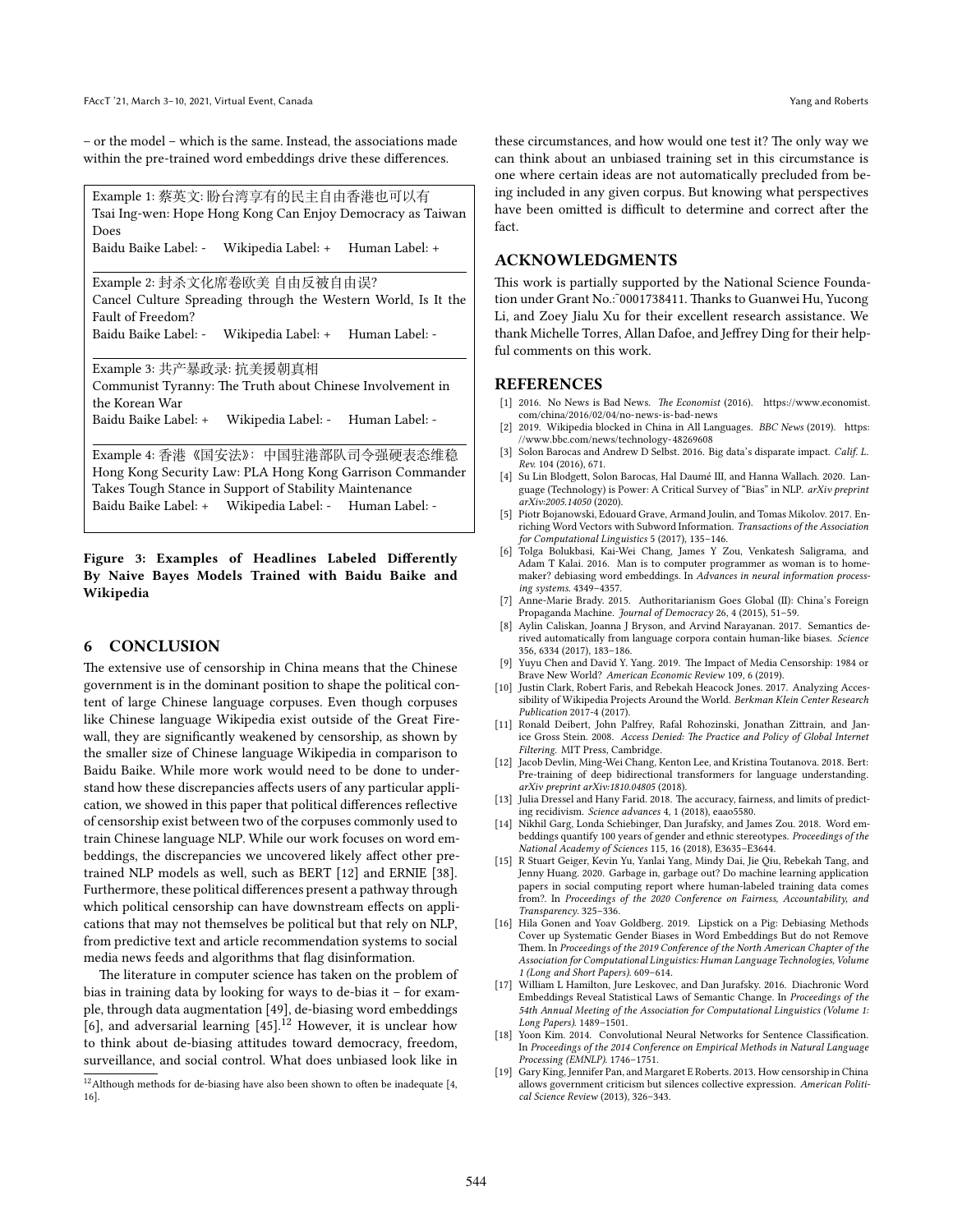- <span id="page-8-11"></span>[20] Gary King, Jennifer Pan, and Margaret E Roberts. 2017. How the Chinese government fabricates social media posts for strategic distraction, not engaged argument. *American Political Science Review* 111, 3 (2017), 484–501.
- <span id="page-8-24"></span>[21] Shen Li, Zhe Zhao, Renfen Hu, Wensi Li, Tao Liu, and Xiaoyong Du. 2018. Analogical Reasoning on Chinese Morphological and Semantic Relations. In *Proceedings of the 56th Annual Meeting of the Association for Computational Linguistics (Volume 2: Short Papers)*. 138–143.
- <span id="page-8-12"></span>[22] Rebecca MacKinnon. 2012. *Consent of the Networked: The Worldwide Struggle For Internet Freedom*. Basic Books, New York.
- <span id="page-8-6"></span>[23] Thomas Manzini, Lim Yao Chong, Alan W Black, and Yulia Tsvetkov. 2019. Black is to Criminal as Caucasian is to Police: Detecting and Removing Multiclass Bias in Word Embeddings. In *Proceedings of the 2019 Conference of the North American Chapter of the Association for Computational Linguistics: Human Language Technologies, Volume 1 (Long and Short Papers)*. 615–621.
- <span id="page-8-2"></span>[24] Tomas Mikolov, Ilya Sutskever, Kai Chen, Greg S Corrado, and Jeff Dean. 2013. Distributed representations of words and phrases and their compositionality. In *Advances in neural information processing systems*. 3111–3119.
- <span id="page-8-13"></span>[25] Evgeny Morozov. 2011. *The Net Delusion: The Dark Side of Internet Freedom*. PublicAffairs, New York.
- <span id="page-8-21"></span>[26] Jason Ng. 2013. Who's the Boss? The difficulties of identifying censorship in an environment with distributed oversight A large-scale compar-<br>ison of Wikipedia China with Hudong and Baidu Baike. Citizen Lab ison of Wikipedia China with Hudong and Baidu Baike. (2013). [https://citizenlab.ca/2013/08/a-large-scale-comparison-of-wikipedia](https://citizenlab.ca/2013/08/a-large-scale-comparison-of-wikipedia-china-with-hudong-and-baidu-baike/)[china-with-hudong-and-baidu-baike/](https://citizenlab.ca/2013/08/a-large-scale-comparison-of-wikipedia-china-with-hudong-and-baidu-baike/)
- <span id="page-8-16"></span>[27] Daniel Oberhaus. 2017. Wikipedia's Switch to HTTPS Has Successfully Fought Government Censorship. *Motherboard* (2017). <https://bit.ly/2T5aEWm>
- <span id="page-8-18"></span>[28] Jennifer Pan and Margaret E. Roberts. 2019. Censorship's Effect on Incidental Exposure to Information: Evidence from Wikipedia. *SAGE Open* (2019).
- <span id="page-8-7"></span>[29] Orestis Papakyriakopoulos, Simon Hegelich, Juan Carlos Medina Serrano, and Fabienne Marco. 2020. Bias in word embeddings. In *Proceedings of the 2020 Conference on Fairness, Accountability, and Transparency*. 446–457.
- <span id="page-8-1"></span>[30] Jeffrey Pennington, Richard Socher, and Christopher D Manning. 2014. Glove: Global vectors for word representation. In *Proceedings of the 2014 conference on*
- <span id="page-8-3"></span>*empirical methods in natural language processing (EMNLP)*. 1532–1543. [31] Ye Qi, Devendra Sachan, Matthieu Felix, Sarguna Padmanabhan, and Graham Neubig. 2018. When and Why Are Pre-Trained Word Embeddings Useful for Neural Machine Translation?. In *Proceedings of the 2018 Conference of the North American Chapter of the Association for Computational Linguistics: Human Language Technologies, Volume 2 (Short Papers)*. 529–535.
- <span id="page-8-14"></span>[32] Margaret E. Roberts. 2018. *Censored: Distraction and Diversion Inside China's Great Firewall*. Princeton University Press, Princeton.
- <span id="page-8-25"></span>[33] Emma Rodman. 2019. A Timely Intervention: Tracking the Changing Meanings of Political Concepts with Word Vectors. *Political Analysis* (2019), 1–25.
- <span id="page-8-15"></span>[34] Sergey Sanovich, Denis Stukal, and Joshua A Tucker. 2018. Turning the virtual tables: Government strategies for addressing online opposition with an application to Russia. *Comparative Politics* 50, 3 (2018), 435–482.
- <span id="page-8-10"></span>[35] Shreya Shankar, Yoni Halpern, Eric Breck, James Atwood, Jimbo Wilson, and D Sculley. 2017. No Classification without Representation: Assessing Geodiversity Issues in Open Data Sets for the Developing World. *stat* 1050 (2017), 22.
- <span id="page-8-4"></span>[36] Arthur Spirling and P Rodriguez. 2019. Word embeddings: What works, what doesn't, and how to tell the difference for applied research. (2019).
- <span id="page-8-5"></span>[37] Tony Sun, Andrew Gaut, Shirlyn Tang, Yuxin Huang, Mai ElSherief, Jieyu Zhao, Diba Mirza, Elizabeth Belding, Kai-Wei Chang, and William Yang Wang. 2019. Mitigating Gender Bias in Natural Language Processing: Literature Review. *Proceedings of the 57th Annual Meeting of the Association for Computational Linguistics* (2019). <https://doi.org/10.18653/v1/p19-1159>
- <span id="page-8-22"></span>[38] Yu Sun, Shuohuan Wang, Yukun Li, Shikun Feng, Xuyi Chen, Han Zhang, Xin Tian, Danxiang Zhu, Hao Tian, and Hua Wu. 2019. Ernie: Enhanced representation through knowledge integration. *arXiv preprint arXiv:1904.09223* (2019).
- <span id="page-8-0"></span>[39] Latanya Sweeney. 2013. Discrimination in online ad delivery. *Queue* 11, 3 (2013), 10–29.
- <span id="page-8-8"></span>[40] Rachael Tatman. 2017. Gender and dialect bias in YouTube's automatic captions. In *Proceedings of the First ACL Workshop on Ethics in Natural Language Processing*. 53–59.
- <span id="page-8-9"></span>[41] Antonio Torralba and Alexei A Efros. 2011. Unbiased look at dataset bias. In *CVPR 2011*. IEEE, 1521–1528.
- <span id="page-8-27"></span>[42] Shih-Ming Wang and Lun-Wei Ku. 2016. ANTUSD: A large Chinese sentiment dictionary. In *Proceedings of the Tenth International Conference on Language Resources and Evaluation (LREC'16)*. 2697–2702.
- <span id="page-8-23"></span>[43] Junqiu Wei, Xiaozhe Ren, Xiaoguang Li, Wenyong Huang, Yi Liao, Yasheng Wang, Jiashu Lin, Xin Jiang, Xiao Chen, and Qun Liu. 2019. NEZHA: Neural contextualized representation for chinese language understanding. *arXiv preprint arXiv:1909.00204* (2019).
- <span id="page-8-17"></span>[44] Victoria Baranetsky Welinder, Yana and Brandon Black. 2015. Securing Access to Wiki-media Sites with HTTPS. *Wikimedia Blog* (2015). [https://diff.wikimedia.](https://diff.wikimedia.org/2015/06/12/securing-wikimedia-sites-with-https/) [org/2015/06/12/securing-wikimedia-sites-with-https/](https://diff.wikimedia.org/2015/06/12/securing-wikimedia-sites-with-https/)
- <span id="page-8-29"></span>[45] Brian Hu Zhang, Blake Lemoine, and Margaret Mitchell. 2018. Mitigating unwanted biases with adversarial learning. In *Proceedings of the 2018 AAAI/ACM*

*Conference on AI, Ethics, and Society*. 335–340.

- <span id="page-8-20"></span>[46] Jane Zhang. 2019. How Baidu built an encyclopedia with 16 times more Chinese entries than Wikipedia. *South China Morning Post* (2019). [https://www.scmp.com/tech/big-tech/article/3038402/how-baidu-baike-has](https://www.scmp.com/tech/big-tech/article/3038402/how-baidu-baike-has-faced-against-wikipedia-build-worlds-largest)[faced-against-wikipedia-build-worlds-largest](https://www.scmp.com/tech/big-tech/article/3038402/how-baidu-baike-has-faced-against-wikipedia-build-worlds-largest)
- <span id="page-8-26"></span>[47] Xiaodong Zhang and Mark Boukes. 2019. How China's flagship news program frames "the West": Foreign news coverage of CCTV's Xinwen Lianbo before and during Xi Jinping's presidency. *Chinese Journal of Communication* 12, 4 (2019), 414–430.
- <span id="page-8-19"></span>[48] Xiaoquan Michael Zhang and Feng Zhu. 2011. Group size and incentives to contribute: A natural experiment at Chinese Wikipedia. *American Economic Review* 101, 4 (2011), 1601–15.
- <span id="page-8-28"></span>[49] Jieyu Zhao, Tianlu Wang, Mark Yatskar, Vicente Ordonez, and Kai-Wei Chang. 2018. Gender Bias in Coreference Resolution: Evaluation and Debiasing Methods. In *Proceedings of the 2018 Conference of the North American Chapter of the Association for Computational Linguistics: Human Language Technologies, Volume 2 (Short Papers)*. 15–20.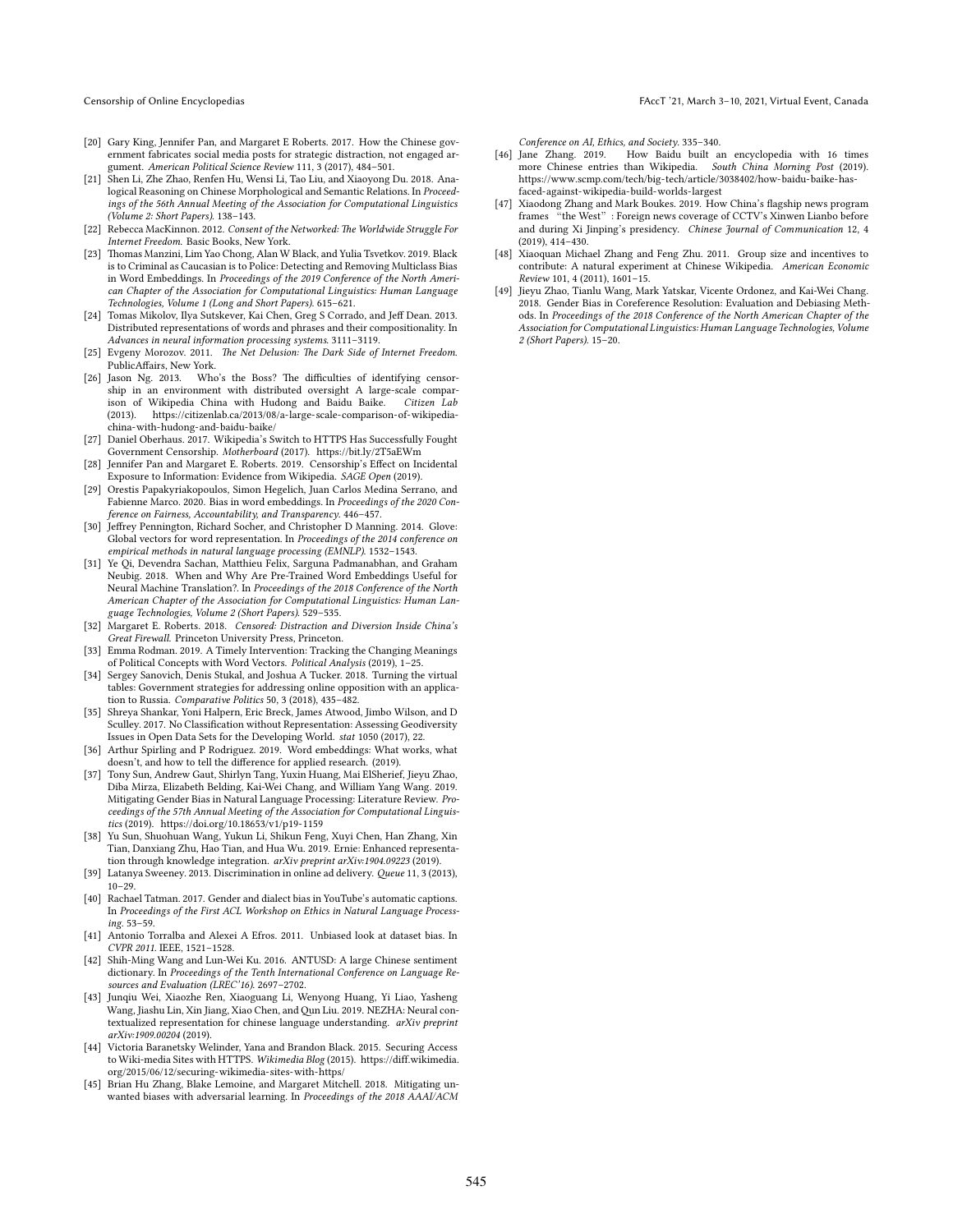## **A ADDITIONAL SENTIMENT ANALYSIS RESULTS**

#### **A.1 Model Accuracy on Validation Set**

In training the TextCNN models, we held out 20% of our training set as a validation set. The validation set was used to assess the quality of the models during training. The model with the best accuracy on the validation set in each run was selected as the outputted model. [A.1](#page-9-0) reports the average accuracy (over 10 runs) of the models on the validation sets.

## **Table A.3: Wikipedia vs. Baidu Baike**

|                          | Naive Bayes |         |          | <b>SVM</b> |          | <b>TextCNN</b> |  |
|--------------------------|-------------|---------|----------|------------|----------|----------------|--|
|                          | estimate    | p-value | estimate | p-value    | estimate | p-value        |  |
| Freedom                  | $-0.11$     | 0.00    | $-0.06$  | 0.00       | $-0.03$  | 0.12           |  |
| Democracy                | $-0.08$     | 0.00    | $-0.04$  | 0.04       | $-0.02$  | 0.23           |  |
| Election                 | $-0.09$     | 0.00    | 0.00     | 0.87       | $-0.01$  | 0.62           |  |
| Collective Action        | $-0.10$     | 0.00    | $-0.06$  | 0.00       | 0.00     | 0.89           |  |
| Negative Figures         | $-0.05$     | 0.00    | $-0.01$  | 0.47       | 0.03     | 0.02           |  |
| Social Control           | 0.01        | 0.59    | 0.03     | 0.08       | 0.03     | 0.04           |  |
| Surveillance             | $-0.06$     | 0.00    | $-0.05$  | 0.00       | 0.01     | 0.51           |  |
| CCP                      | 0.05        | 0.00    | 0.03     | 0.01       | 0.04     | 0.01           |  |
| <b>Historical Events</b> | $-0.04$     | 0.02    | $-0.01$  | 0.66       | 0.02     | 0.05           |  |
| <b>Positive Figures</b>  | 0.08        | 0.00    | 0.07     | 0.00       | 0.08     | 0.00           |  |

#### <span id="page-9-0"></span>**Table A.1: Model Accuracy on Validation Sets**

| 2-class |                |       |
|---------|----------------|-------|
|         | Baidu Baike    | 90.29 |
|         | Wikipedia      | 89.65 |
|         | People's Daily | 92.64 |
| 3-class |                |       |
|         | Baidu Baike    | 67.44 |
|         | Wikipedia      | 66.07 |
|         | People's Daily | 67.80 |

*Note:* "2-class" classification means that the training and validation sets contain only negative and positive headlines. "3-class" classification additionally has neutral headlines included.

# **A.2 Sentiment Analysis Results with Neutral Headlines Included**

#### **Table A.2: Model Accuracy**

|                    | Model          | Accuracy |
|--------------------|----------------|----------|
| <b>Naive Bayes</b> |                |          |
|                    | Baidu Baike    | 56.42    |
|                    | Wikipedia      | 55.63    |
|                    | People's Daily | 57.79    |
| <b>SVM</b>         |                |          |
|                    | Baidu Baike    | 55.53    |
|                    | Wikipedia      | 55.29    |
|                    | People's Daily | 54.71    |
| <b>TextCNN</b>     |                |          |
|                    | Baidu Baike    | 61.71    |
|                    | Wikipedia      | 60.89    |
|                    | People's Daily | 58.55    |

#### **Table A.4: Wikipedia vs. People's Daily**

|                          | Naive Bayes |         |          | <b>SVM</b> |          | <b>TextCNN</b> |
|--------------------------|-------------|---------|----------|------------|----------|----------------|
|                          | estimate    | p-value | estimate | p-value    | estimate | p-value        |
| Freedom                  | $-0.17$     | 0.00    | $-0.07$  | 0.00       | $-0.05$  | 0.01           |
| Democracy                | $-0.13$     | 0.00    | $-0.07$  | 0.00       | $-0.06$  | 0.00           |
| Election                 | $-0.13$     | 0.00    | 0.00     | 0.93       | $-0.01$  | 0.53           |
| Collective Action        | $-0.15$     | 0.00    | $-0.06$  | 0.00       | $-0.02$  | 0.22           |
| Negative Figures         | $-0.02$     | 0.17    | 0.00     | 0.96       | 0.01     | 0.32           |
| Social Control           | 0.05        | 0.00    | 0.02     | 0.22       | 0.00     | 0.97           |
| Surveillance             | $-0.01$     | 0.61    | $-0.04$  | 0.02       | $-0.01$  | 0.56           |
| <b>CCP</b>               | 0.04        | 0.01    | 0.04     | 0.00       | 0.03     | 0.02           |
| <b>Historical Events</b> | $-0.01$     | 0.53    | 0.00     | 0.78       | 0.03     | 0.00           |
| <b>Positive Figures</b>  | 0.10        | 0.00    | 0.06     | 0.00       | 0.10     | 0.00           |
|                          |             |         |          |            |          |                |

## **A.3 Sentiment Analysis Results Comparing Baidu Baike and People's Daily**

[A.5](#page-9-1) reports the results comparing models trained on Baidu Baike and those trained on People's Daily, where Baidu Baike is model  $a$  and People's Daily is model  $b$ . A positive coefficient means that on average People's Daily model rates a given category more positively than Baidu Baike.

[A.6](#page-10-0) reports results from the same comparison but with headlines with neutral labels included in the training and test sets.

<span id="page-9-1"></span>

| Table A.5: Baidu Baike vs. People's Daily (2-class) |  |  |
|-----------------------------------------------------|--|--|
|-----------------------------------------------------|--|--|

|                          | Naive Bayes |         | <b>SVM</b> |         | <b>TextCNN</b> |         |
|--------------------------|-------------|---------|------------|---------|----------------|---------|
|                          | estimate    | p-value | estimate   | p-value | estimate       | p-value |
| Freedom                  | $-0.09$     | 0.00    | $-0.02$    | 0.48    | $-0.07$        | 0.00    |
| Democracy                | $-0.05$     | 0.05    | $-0.01$    | 0.68    | $-0.02$        | 0.29    |
| Election                 | $-0.03$     | 0.31    | 0.04       | 0.08    | $-0.02$        | 0.36    |
| Collective Action        | $-0.06$     | 0.01    | 0.02       | 0.28    | $-0.01$        | 0.57    |
| Negative Figures         | 0.05        | 0.02    | 0.01       | 0.69    | $-0.04$        | 0.04    |
| Social Control           | 0.03        | 0.09    | 0.01       | 0.72    | $-0.02$        | 0.27    |
| Surveillance             | $-0.03$     | 0.25    | $-0.02$    | 0.49    | $-0.02$        | 0.24    |
| CCP                      | 0.04        | 0.04    | 0.00       | 0.82    | $-0.01$        | 0.33    |
| <b>Historical Events</b> | 0.04        | 0.07    | 0.01       | 0.46    | 0.01           | 0.72    |
| Positive Figures         | 0.07        | 0.00    | $-0.01$    | 0.35    | 0.00           | 0.92    |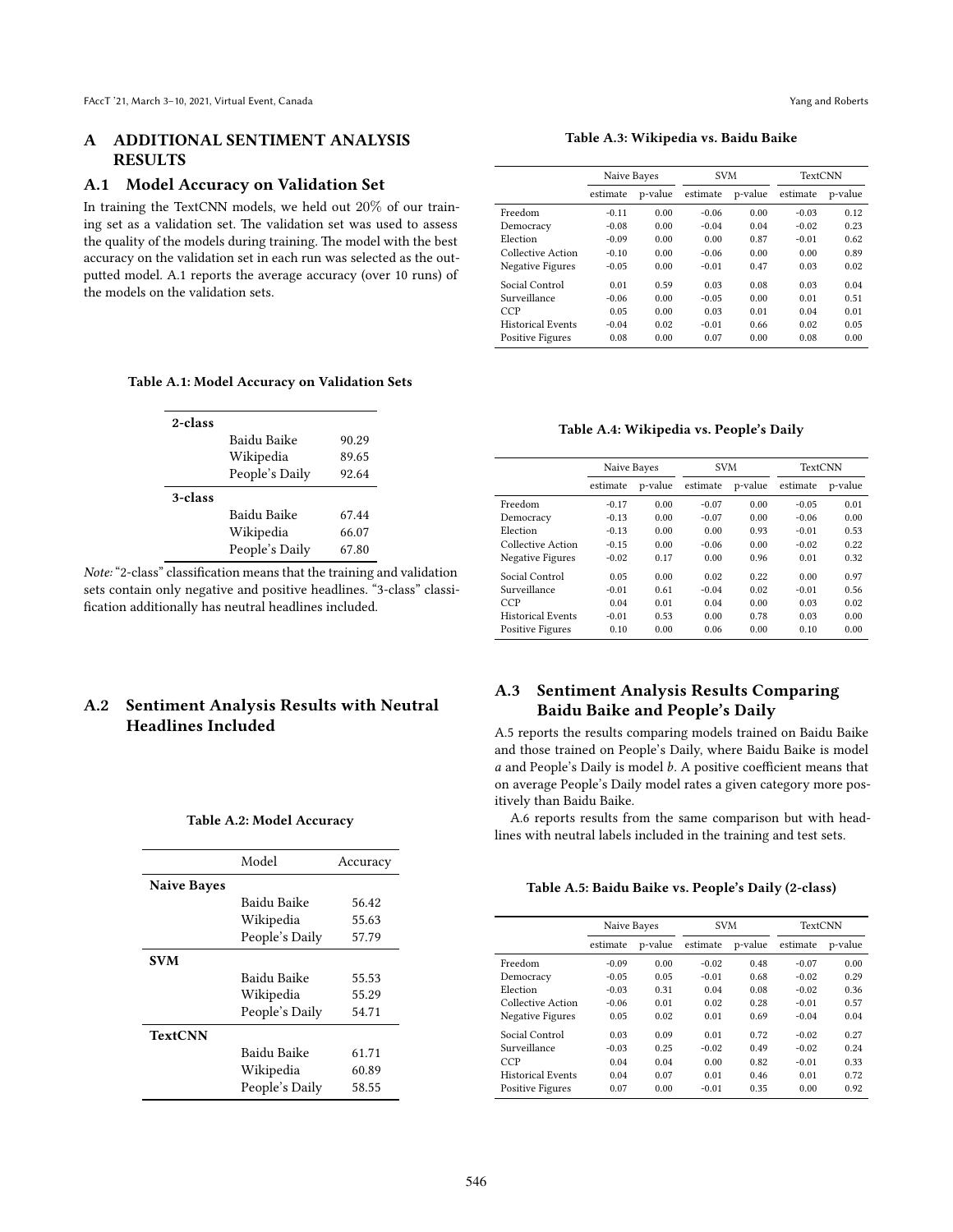<span id="page-10-0"></span>**Table A.6: Baidu Baike vs. People's Daily (3-class)**

|                          | Naive Bayes |         | <b>SVM</b> |         | <b>TextCNN</b> |         |
|--------------------------|-------------|---------|------------|---------|----------------|---------|
|                          | estimate    | p-value | estimate   | p-value | estimate       | p-value |
| Freedom                  | $-0.07$     | 0.00    | $-0.01$    | 0.64    | $-0.02$        | 0.21    |
| Democracy                | $-0.06$     | 0.01    | $-0.03$    | 0.17    | $-0.04$        | 0.04    |
| Election                 | $-0.04$     | 0.07    | 0.00       | 0.93    | 0.00           | 0.88    |
| Collective Action        | $-0.06$     | 0.00    | 0.00       | 0.84    | $-0.02$        | 0.26    |
| Negative Figures         | 0.03        | 0.07    | 0.01       | 0.44    | $-0.02$        | 0.20    |
| Social Control           | 0.04        | 0.02    | $-0.01$    | 0.59    | $-0.03$        | 0.04    |
| Surveillance             | 0.05        | 0.00    | 0.01       | 0.55    | $-0.02$        | 0.20    |
| <b>CCP</b>               | $-0.01$     | 0.63    | 0.01       | 0.46    | 0.00           | 0.73    |
| <b>Historical Events</b> | 0.03        | 0.06    | 0.00       | 0.88    | 0.01           | 0.36    |
| <b>Positive Figures</b>  | 0.02        | 0.01    | $-0.01$    | 0.34    | 0.01           | 0.12    |

## **B FURTHER DETAILS ON THE TNEWS DATASET**

The TNEWS Dataset comprises of 73,360 Chinese news headlines from Toutiao, a Chinese news and information content platform. The dataset contains news headlines from 15 categories: *story, culture, entertainment, sports, finance, house, car, education, technology, military, travel, world, stock, agriculture* and *gaming*.

The TNEWS dataset is part of the Chinese Language Understanding Evaluation (CLUE) Benchmark, which serves as a common repository of datasets used to test the accuracy of trained models. (For an equivalent of CLUE in English, see GLUE: [https:](https://gluebenchmark.com/) [//gluebenchmark.com/](https://gluebenchmark.com/)). Because the length of a news headline is usually short, the TNEWS dataset is widely used as either training or testing data for machine learning models that tackle short-text classification tasks. Given that the downstream task we are interested in is the classification of news headlines, the TNEWS dataset serves as the ideal source of data in our case.

The TNEWS dataset is split into a training set (53,360 headlines), a validation set (10,000 headlines) and a test set (10,100 headlines). For our purpose, we pooled the three sets and randomly selected 5,000 news headlines from the pooled set. Because the news headlines are not labeled according to sentiment in the dataset, we manually labeled the sentiment of the headlines in our selected subset. Each headline is labeled by two independent coders of native Chinese speaker and any conflict in labeling is resolved.

## **C LIST OF TARGET WORDS**

Freedom (自由) = {自由 (freedom), 言论自由 (freedom of speech), 集会自由 (freedom of assembly), 新闻自由 (freedom of the press), 结社自由 (freedom of association), 自由权 (right to freedom), 民 主自由 (democracy and freedom), 自由言论 (free speech), 创作 自由 (creative freedom), 婚姻自主 (marital autonomy), 自由民 主 (freedom and democracy), 自由市场 (free market), 自决 (selfdetermination), 自决权 (right to self-determination), 生而自由 (born free), 自由自在 (free), 自由选择 (freedom of choice), 自由 思想 (freedom of thought), 公民自由 (civil liberties), 自由竞争 (free competition), 宗教自由 (freedom of religion), 自由价格 (free price)}

Election (选举) = {选举 (election), 直接选举 (direct election), 议 会选举 (parliamentary election), 间接选举 (indirect election), 直

选 (direct election), 换届选举 (general election), 民选 (democratically elected), 投票选举 (voting), 全民公决 (referendum), 总统 大选 (presidential election), 大选 (election), 普选 (universal suffrage), 全民投票 (referendum), 民主选举 (democratic election)}

Democracy (民主) = {民主 (democracy), 自由民主 (freedom and democracy),民主自由 (democracy and freedom), 民主制度 (democratic system), 民主化 (democratization), 社会民主主义 (social democracy), 民主运动 (democratic movement), 民主主义 (democracy) , 民主改革 (democratic reform), 民主制 (democratic system), 民主选举 (demoratic election), 民主权力 (democratic rights), 多 党制 (multi-party system), 民主法制 (democracy and rule of law), 民主权利 (democratic rights)}

Social Control (维稳) = {维稳 (social control), 处突 (emergency handling), 社会治安 (public security), 反恐怖 (counter-terrorism), 公安工作 (police work), 预防犯罪 (crime prevention), 收容审查 (arrest and investigation), 治安工作 (public security work), 大排 查 (inspections), 扫黄打非 (combating pornography and illegal publications), 接访 (petition reception), 反邪教 (anti-cult)}

Surveillance (监控) = {监控 (surveillance), 监测 (monitor), 监视 (surveillance), 管控 (control), 监看 (monitor), 监视系统 (surveillance system), 截听 (tapping), 监控中心 (surveillance center), 情 报服务 (intelligence service), 排查 (inspection), 监视器 (surveillance equipment), 情报搜集 (intelligence collection), 间谍卫星 (reconnaissance satellite) , 管理网络 (internet control), 监控器 (surveillance equipment), 监控站 (surveillance center), 监控室 (surveillance center), 数据采集 (data collection)}

Collective Action (抗议) = {抗议 (protest), 示威 (demonstration), 示威游行 (demonstration; march), 示威抗议 ( demonstration; protest), 游行示威 (demonstration; march), 静坐示威 (sit-in), 绝 食抗议 (hunger strike), 请愿 (petition), 示威运动 (demonstration), 游行 (demonstration; march), 罢教 (strike), 静坐 (sit-in), 集 会游行 (demonstration; assembly), 罢课 (strike), 签名运动 (signature campaign)}

Positive Figures (党和国家) = {毛泽东 (Mao Zedong), 江泽民 (Jiang Zemin), 胡锦涛 (Ju Jintao), 习近平 (Xi Jinping), 周恩来 (Zhou Enlai), 朱�基 (Zhu Rongji), 温家宝 (Wen Jiabao), 李克强 (Li Keqiang), 邓小平 (Deng Xiaoping), 曾庆红 (Zeng Qinghong), 华国锋 (Hua Guofeng), 李鹏 (Li Peng), 杨尚昆 (Yang Shangkun), 谷牧 (Gu Mu), 吴邦国 (Wu Bangguo), 李岚清 (Li Lanqing), 纪登 奎 (Ji Dengkui), 乔石 (Qiao Shi), 邹家华 (Zou Jiahua), 李瑞环 (Li Ruihuan), 俞正声 (Yu Zhengsheng), 张高丽 (Zhang Haoli), 田纪云 (Tian Jiyun), 回良玉 (Hui Liangyu), 李源潮 (Li Yuanchao), 贾庆林 (Jia Qinglin), 姚依林 (Yao Yilin), 张立昌 (Zhang Lichang), 尉健行 (Wei Jianxing), 姜春云 (Jiang Chunyun), 李铁映 (Li Tieying), 王兆 国 (Wang Zhaoguo), 罗干 (Luo Gan), 刘靖基 (Liu Jingji), 杨汝岱 (Yang Rudai), 王光英 (Wang Guangying), 彭佩云 (Peng Peiyun), 刘云山 (Liu Yunshan), 丁关根 (Ding Guangen), 彭真 (Peng Zhen), 胡启立 (Hu Qili), 曾培炎 (Zeng Peiyan), 何东昌 (He Dongchang)}

Negative Figures = {林彪 (Lin Biao), 王洪文 (Wang Hongwen), 张 春桥(Zhang Chunqiao), 江青 (Jiang Qing), 姚文元 (Yao Wenyuan), 刘晓波 (Liu Xiaobo), 丹增嘉措 ( Tenzin Gyatso), 李洪志 ( Li